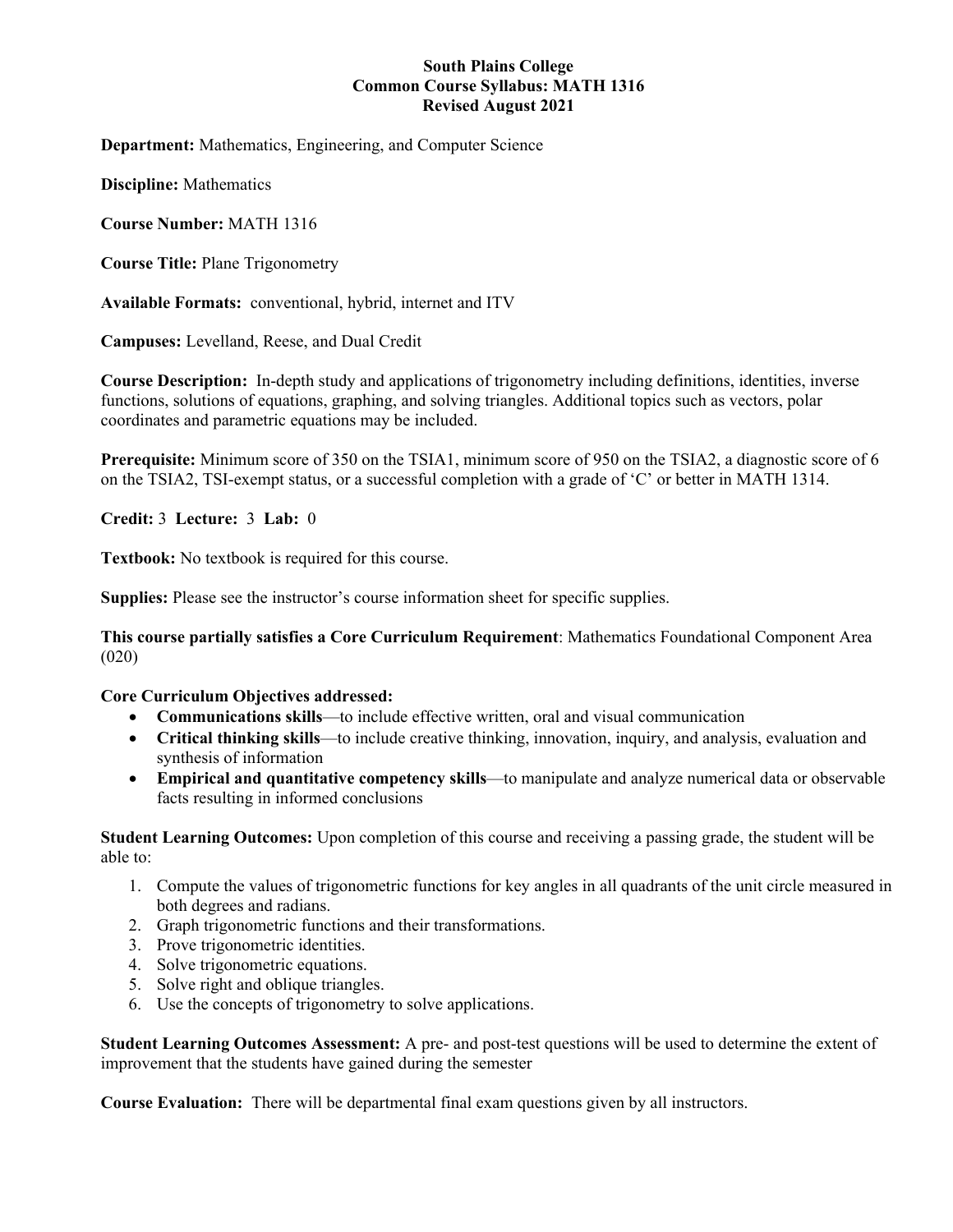**Attendance/Student Engagement Policy:** Attendance and engagement are the most critical activities for success in this course. The instructor maintains records of the student's attendance and submission of assignments throughout the semester. The student is expected to attend at least eighty percent (80%) of the **total** class meetings **and** submit at least eighty percent (80%) of the **total** class assignments to have the best chance of success. If the student fails to meet these minimum requirements, the instructor may remove the student from the class with an X, upon their discretion, to help the student from harming their GPA. If the student can not receive an X, the instructor will assign an F.

Plagiarism violations include, but are not limited to, the following:

- 1. Turning in a paper that has been purchased, borrowed, or downloaded from another student, an online term paper site, or a mail order term paper mill;
- 2. Cutting and pasting together information from books, articles, other papers, or online sites without providing proper documentation;
- 3. Using direct quotations (three or more words) from a source without showing them to be direct quotations and citing them; or
- 4. Missing in-text citations.

Cheating violations include, but are not limited to, the following:

- 1. Obtaining an examination by stealing or collusion;
- 2. Discovering the content of an examination before it is given;
- 3. Using an unauthorized source of information (notes, textbook, text messaging, internet, apps) during an examination, quiz, or homework assignment;
- 4. Entering an office or building to obtain an unfair advantage;
- 5. Taking an examination for another;
- 6. Altering grade records;
- 7. Copying another's work during an examination or on a homework assignment;
- 8. Rewriting another student's work in Peer Editing so that the writing is no longer the original student's;
- 9. Taking pictures of a test, test answers, or someone else's paper.

**COVID Syllabus Statement:** It is the policy of South Plains College that as a condition of on-campus enrollment, all students are required to engage in safe behaviors to avoid the spread of COVID-19 in the SPC community. There will be no requirement for face coverings at any location on any South Plains College campus or classroom. Faculty, staff, or students may continue to wear a mask voluntarily, but there will be no requirements for face coverings in any circumstance. Students who believe they have been exposed or may be COVID-19 positive, must contact Health Services, DeEtte Edens, BSN, RN at (806) 716-2376 or [dedens@southplainscollege.edu.](mailto:dedens@southplainscollege.edu)

**Student Code of Conduct Policy**: Any successful learning experience requires mutual respect on the part of the student and the instructor. Neither instructor nor student should be subject to others' behavior that is rude, disruptive, intimidating, aggressive, or demeaning**.** Student conduct that disrupts the learning process or is deemed disrespectful or threatening shall not be tolerated and may lead to disciplinary action and/or removal from class.

**Diversity Statement:** In this class, the teacher will establish and support an environment that values and nurtures individual and group differences and encourages engagement and interaction. Understanding and respecting multiple experiences and perspectives will serve to challenge and stimulate all of us to learn about others, about the larger world and about ourselves. By promoting diversity and intellectual exchange, we will not only mirror society as it is, but also model society as it should and can be.

**Disability Statement:** Students with disabilities, including but not limited to physical, psychiatric, or learning disabilities, who wish to request accommodations in this class should notify the Disability Services Office early in the semester so that the appropriate arrangements may be made. In accordance with federal law, a student requesting accommodations must provide acceptable documentation of his/her disability to the Disability Services Office. For more information, call or visit the Disability Services Office at Levelland (Student Health & Wellness Office) 806-716-2577, Reese Center (Building 8) 806-716-4675, or Plainview Center (Main Office) 806-716-4302 or 806-296-9611.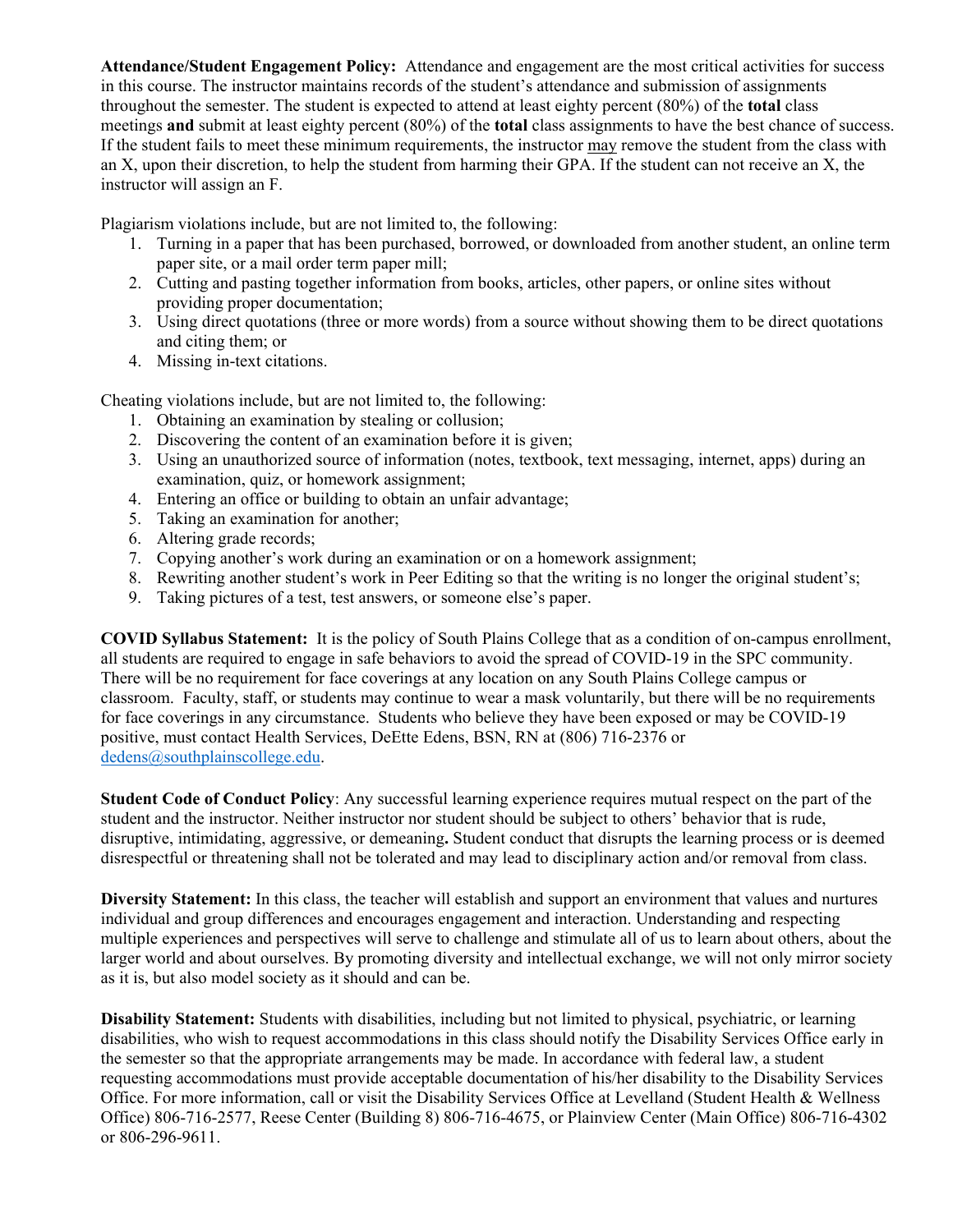**Nondiscrimination Policy:** South Plains College does not discriminate on the basis of race, color, national origin, sex, disability or age in its programs and activities. The following person has been designated to handle inquiries regarding the non-discrimination policies: Vice President for Student Affairs, South Plains College, 1401 College Avenue, Box 5, Levelland, TX 79336. Phone number 806-716-2360.

**Title IX Pregnancy Accommodations Statement:** If you are pregnant, or have given birth within six months, Under Title IX you have a right to reasonable accommodations to help continue your education. To [activate](http://www.southplainscollege.edu/employees/manualshandbooks/facultyhandbook/sec4.php) accommodations you must submit a Title IX pregnancy accommodations request, along with specific medical documentation, to the Director of Health and Wellness. Once approved, notification will be sent to the student and instructors. It is the student's responsibility to work with the instructor to arrange accommodations. Contact the Director of Health and Wellness at 806-716-2362 or [email](http://www.southplainscollege.edu/employees/manualshandbooks/facultyhandbook/sec4.php) reanon@southplainscollege.edu for assistance.

**Campus Concealed Carry**: Texas Senate Bill - 11 (Government Code 411.2031, et al.) authorizes the carrying of a concealed handgun in South Plains College buildings only by persons who have been issued and are in possession of a Texas License to Carry a Handgun. Qualified law enforcement officers or those who are otherwise authorized to carry a concealed handgun in the State of Texas are also permitted to do so. Pursuant to Penal Code (PC) 46.035 and South Plains College policy, license holders may not carry a concealed handgun in restricted locations. For a list of locations and Frequently Asked Questions, please refer to the Campus Carry page at: <http://www.southplainscollege.edu/campuscarry.php>

Pursuant to PC 46.035, the open carrying of handguns is prohibited on all South Plains College campuses. Report violations to the College Police Department at 806-716-2396 or 9-1-1.

**SPC Bookstore Price Match Guarantee Policy:** If you find a lower price on a textbook, the South Plains College bookstore will match that price. The difference will be given to the student on a bookstore gift certificate! The gift certificate can be spent on anything in the store.

If students have already purchased textbooks and then find a better price later, the South Plains College bookstore will price match through the first week of the semester. The student must have a copy of the receipt and the book has to be in stock at the competition at the time of the price match.

The South Plains College bookstore will happily price match BN.com & books on Amazon noted as *ships from and sold by Amazon.com*. Online marketplaces such as *Other Sellers* on Amazon, Amazon's Warehouse Deals, *fulfilled by* Amazon, BN.com Marketplace, and peer-to-peer pricing are not eligible. They will price match the exact textbook, in the same edition and format, including all accompanying materials, like workbooks and CDs.

A textbook is only eligible for price match if it is in stock on a competitor's website at time of the price match request. Additional membership discounts and offers cannot be applied to the student's refund.

Price matching is only available on in-store purchases. Digital books, access codes sold via publisher sites, rentals and special orders are not eligible. Only one price match per title per customer is allowed.

Note: The instructor reserves the right to modify the course syllabus and policies, as well as notify students of any changes, at any point during the semester.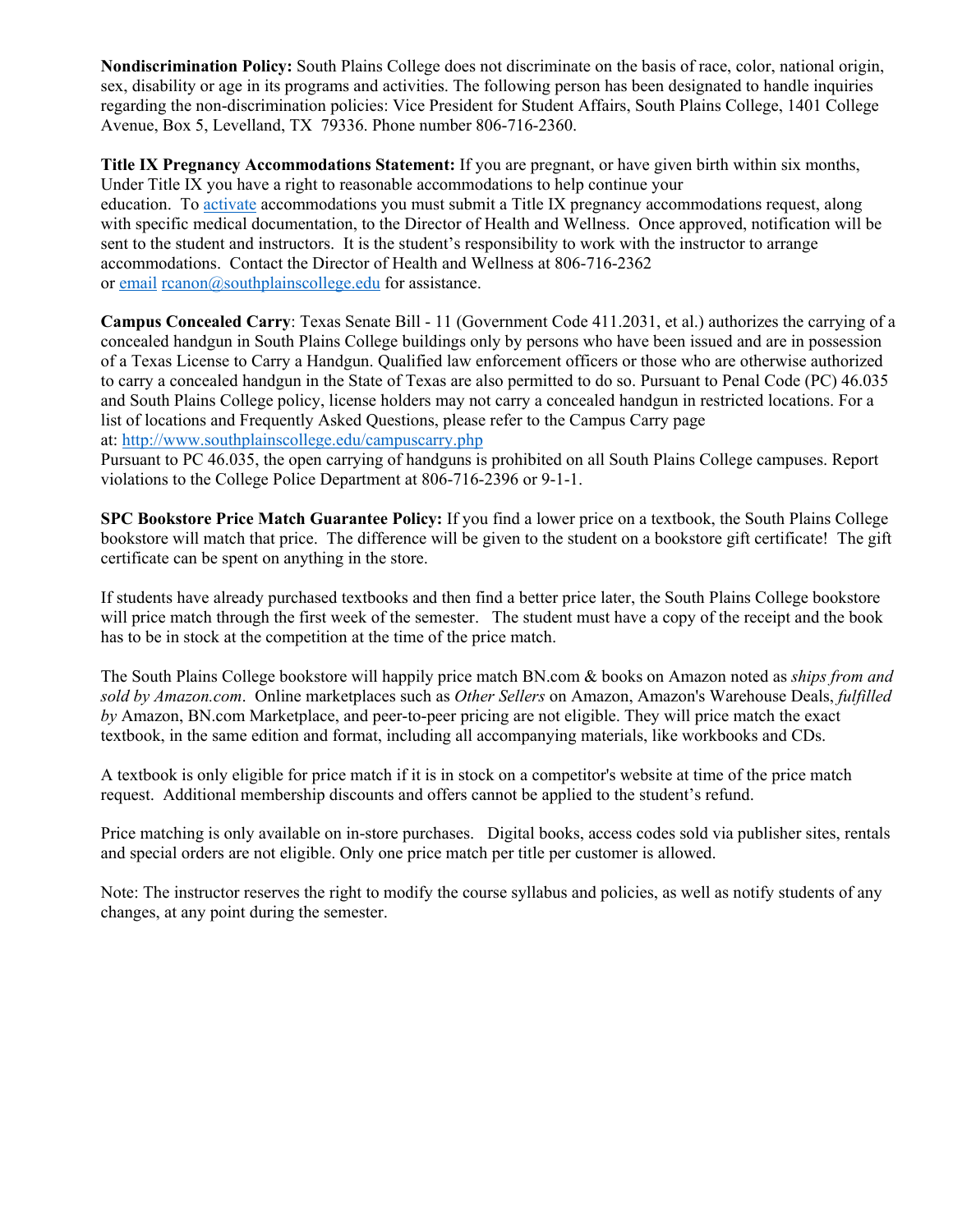# **Course-Specific Contemporary Math Syllabus 1316.002 Plane Trigonometry – Tuesday and Thursday 1:00 p.m. – 2:15 p.m. Spring 2022 in M128**

**Instructor:** Leah Chenault **Office:** M106 **Telephone:** (806)716-2740

**Email:** [lchenault@southplainscollege.edu](mailto:lchenault@southplainscollege.edu) (preferred method of contact)

**Office Hours:** As listed below or by appointment. I will be in my office on the Levelland campus during face to face (F2F) times listed below if you wish to meet in person. I will be online (via Zoom) during the office hours listed as virtual. You are welcome to pop in and out of my virtual office hours during that virtual time without scheduling a meeting. I will post the virtual office hour information/invite on Blackboard if you wish to join. If you do join virtually and I am helping someone else, please be patient and wait your turn. *If you need to schedule a time to meet outside of the office hours below, please email me to set up a time.* 

| Monday                            | Tuesday                           | Wednesday                         | Thursday                          | Friday                 |
|-----------------------------------|-----------------------------------|-----------------------------------|-----------------------------------|------------------------|
| F2F: 9:15 a.m. -                  | F2F: 10:15 a.m. -                 | F2F: 9:15 a.m. -                  | F2F: 10:15 a.m. -                 | Virtual: $8:30$ am $-$ |
| $10:45$ a.m.                      | $10:45$ a.m.                      | $10:45$ a.m.                      | $10:45$ a.m.                      | $11:30$ am             |
| $F2F: 2:15 p.m. -$<br>$2:30$ p.m. | $F2F: 2:15 p.m. -$<br>$2:30$ p.m. | $F2F: 2:15 p.m. -$<br>$2:30$ p.m. | $F2F: 2:15 p.m. -$<br>$2:30$ p.m. |                        |

**Email Correspondence:** When not in class, our primary forms of communication will be Blackboard announcements as well as email. If you have a private question that you want to ask outside of class, email is the preferred method of contact. You are expected to use your SPC email address to do so. Due to privacy concerns, I will not reply to an email from you from a different email address. Please give me up to 24 hours to respond to questions sent via email. If you email about a specific homework question, please include a picture of the question and the work that you have tried in the email. If you need/want to set up a meeting because you don't feel your question can be answered adequately via email, either come by during office hours or email me to set up a meeting time (meeting can be either virtual or face-to-face).

**Disclaimer:** The instructor reserves the right to alter any class policies/dates as deemed necessary by the instructor. If there are any changes, they will be announced **in class and via an announcement in Blackboard.** 

**Showing Work:** To receive full credit on an assignment, you must show all work that leads to your answer(s). The work must be legible, make sense and be easy to follow. All work and answers must be handwritten.

### **Course Supplies – Please bring the following to class with you each day:**

- Required: Scientific Calculator (with log, ln, sin, cos and tan). Suggested TI-30XIIS. They are inexpensive and user friendly. Graphing calculators as well as phone calculator are not allowed. There will be some assignments, quizzes and exams where you are not allowed to use any calculator.
- Required: Large 3-ring binder, dividers, notebook paper, graph paper (available to print on blackboard), hole punch, pencils, and erasers.
- Required: Printed Notes. A blank copy of the notes will be posted on Blackboard and you will be expected to print them and have them in class. You are expected to fill them out during class. If you miss class for any reason, you will need to watch the notes video on Blackboard and fill in out the notes handout. Your completed notes will be a requirement in the binder check.
- Warning: Do not expect your instructor to have supplies for you to borrow.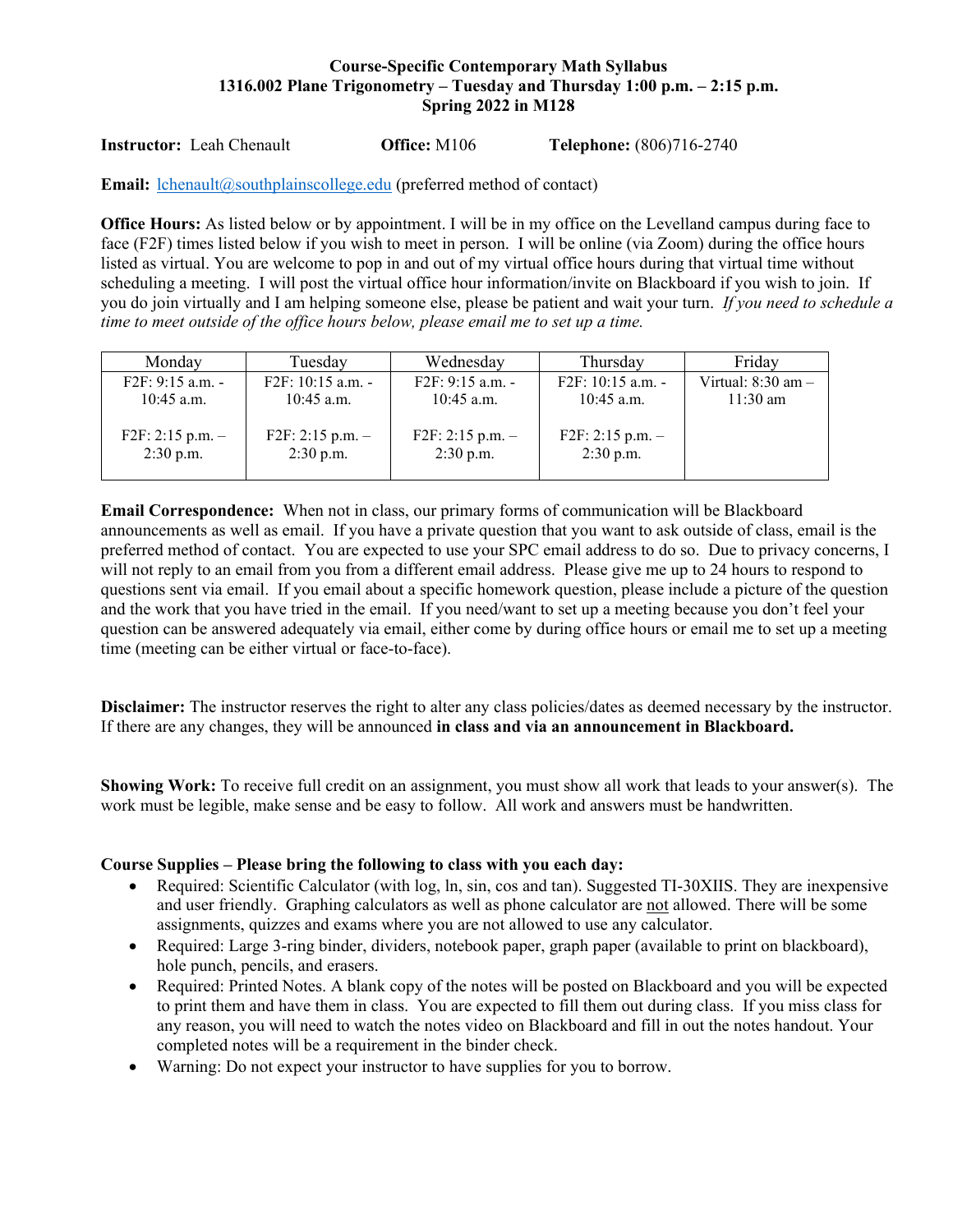**Attendance:** The instructor maintains records of the student's attendance and submission of assignments throughout the semester. The student is expected to attend at least eighty percent (80%) of the **total** class meetings **and** submit at least eighty percent (80%) of the **total** class assignments to have the best chance of success. If you fail to complete and turn in an assignment (*for any reason*) by the specified date and time, then it will count against your 80%. For this class, if the number of assignments (including assignments and tests) you fail to turn in goes over **six**, you will be dropped from the class with either an X (if you exceed that number before the drop date) or an F (if you exceed that number after the drop date). If your number of absences goes above **six**, you will be dropped from the class with either an X (if you exceed that number before the drop date) or an F (if you exceed that number after the drop date). Class attendance may be taken at any time during the class period, so please do not be late or leave early. Leaving early and/or being tardy will be considered ½ absence.

# **Homework and Daily Assignments:**

- Homework will be assigned at each class. Work the problems early enough to seek help if needed.
- Homework is due at the beginning of the next class. Late homework will not be accepted. If you are going to be absent, I will accept your homework via email as long as that email is time-stamped before our scheduled class time and you give me a valid reason for your absence. If the email does not have those two things, you will receive a zero on the assignment.
- Late homework is not accepted under any circumstances. If a homework is turned in late, it will be a zero.
- On days that we do not have a quiz, your daily assignment grade will be calculated as follows:
	- 1. HW Completion (50% of daily assignment grade)
	- 2. I will spot check 3-5 HW questions (50% of daily assignment grade)
- On all assignments, you are expected to write your full name at the top, give the assignment a title and clearly number the questions.
- To receive full credit on problems, you must show work that is legible and it must make sense.
- Keys to the homework are posted on Blackboard so that you can check your answers. Please remember that when I grade, not only will I grade the answer, I am grading your work that leads to that answer.
- At the end of the semester, the lowest 4 daily grades (homework/binder) will be dropped.

# **Quizzes:**

- Quizzes will be at the beginning of class on some days. The quiz will be short (approximately 5 minutes) and will be over the material that you are required to memorize for the course.
- Most, if not all, quizzes will be pop-quizzes so you will need to be prepared every class period.
- All quizzes will be cumulative and will be over the required memorization material up to that point in the course.
- You are not allowed to have any resources out on your desk during quizzes.
- On days that we have a quiz, your daily assignment grade will be calculated as follows:
	- 1. HW Completion (25% of the daily assignment grade)
	- 2. I will spot check 3-5 HW questions (25% of daily assignment grade)
	- 3. Quiz (50% of the daily assignment grade)
- Make-up quizzes will NOT be given. If you miss a quiz, the quiz portion of your grade for the day will be a zero.

# **Binder:**

- All students will keep a binder which will be used as a reference and study guide. If done correctly, this binder can serve as a course book and is a great resource to have.
- The binder will be graded randomly by the instructor during the semester. Each time it is graded, you will receive an assignment grade for it.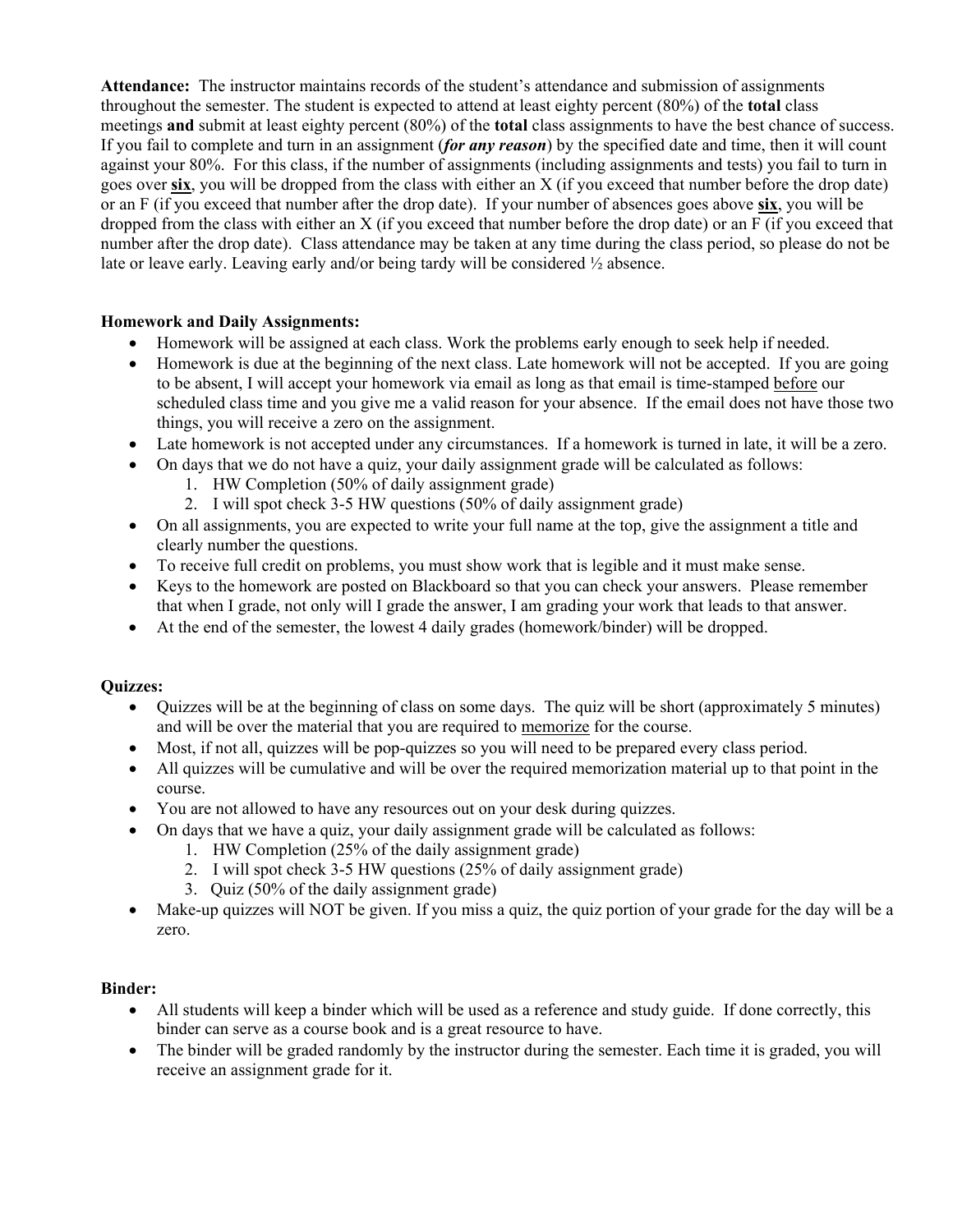## **Binder Organization**:

- Section 1: Syllabus
- Section 2: Unit 1: By section Notes and Assignment. At the end of the unit you will have a review and an Exam.
- Section 3: Unit 2
- Section 4: Unit 3
- Section 5: Unit 4
- Section 6: Post Unit 4 material and Comprehensive Review.

*Note: Being absent does not excuse you from notes or homework. Notes printouts, notes videos, and assignments are available on Blackboard and should be printed and completed even if you are not in class.* 

# **Exams:**

- 4 Unit Exams and a Final Exam
- Trig is cumulative so success on one exam will depend on how well you know not only the new material but also the material from previous tests.
- Leaving the class during an exam is not permitted.
- The Final Exam is comprehensive.
- There are no exemptions for the final.
- If you are going to miss an exam, contact your instructor immediately (preferably prior to the exam). Make up exams are very rare and only provided under extreme, documented circumstances.
- If your grade on your final exam is higher than one of the unit tests, I will replace that unit test grade with your final exam grade.
- All electronic communication devices (phones, smart watches etc) must be put away during exams. Failure to do so will result in a grade of zero on the exam.

**Grading Formula:** Class attendance and a strong work ethic do not guarantee a passing grade. However, these two things are extremely important and do increase the likelihood of passing. The final responsibility for learning lies with the student. The final letter grade for this course will be based on the following:

- 4 Unit Tests at 15% each ..............................60%
- Daily Assignment Average...............................15%
- Final Exam Grade..........................................25%

**Final Grade Determination:** A 90-100 B 80-89 C 70-79 D 60-69 F 59 or below

**Reviewing Grades on Blackboard:** After I grade your exams and daily assignments, I will post that exam/assignment grade to Blackboard. Therefore, you should be able to log into Blackboard to see a current course average.

**Academic Dishonesty:** Academic dishonesty will not be tolerated. Please see the list of things that constitute plagiarism and cheating in the general 1316 syllabus above. If you violate anything on those lists, you will receive a zero on the exam/assignment and could be subject to other actions outlined in the South Plains College Student Code of Conduct.

# **Resources:**

- Blackboard! Outside of the classroom, Blackboard is the hub of the class. The course syllabus, calendar, gradebook, "how to" files, notes handouts, notes videos, and assignments will be available on Blackboard.
- I am available to help you! You may visit with me (either face to face or virtually) during office hours. Also, feel free to email me questions at lchenault@southplainscollege.edu. When you email me, please give me up to 24 hours to respond. My response will be faster during the work week than it will be on weekends. When emailing about a specific homework problem, be sure to include a picture of the problem as well as any work you have tried.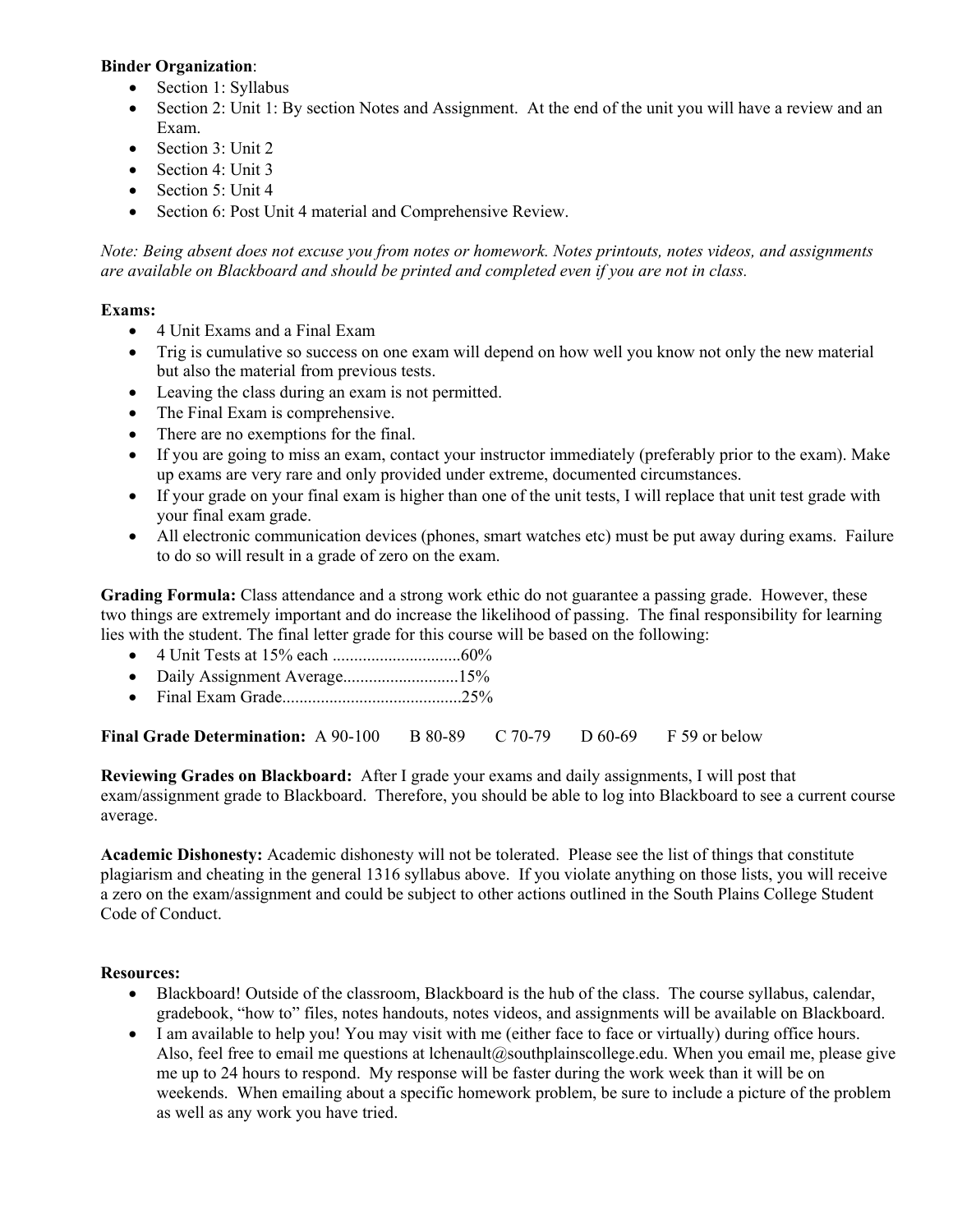- Peer tutoring is available via SPC. Tutoring is FREE for all currently enrolled students. Make an appointment or drop-in for help at any SPC location or online! Visit the link below to learn more about how to book an appointment, view the tutoring schedule, and view tutoring locations. http://www.southplainscollege.edu/exploreprograms/artsandsciences/teacheredtutoring.php
- You also have 180 FREE minutes of tutoring with Tutor.com each week, and your hours reset every Monday morning. Log into Blackboard, click on the tools option from the left-hand menu bar. Click on the Tutor.com link and you will automatically be logged in for free tutoring. You may access tutor.com tutors during the following times:
	- o Monday Thursday: 8pm-8am
	- o 6pm Friday 8am Monday morning
- Free tutorial videos are available at the following sites:<http://www.mathtv.com/> and [http://www.khanacademy.org/.](http://www.khanacademy.org/)

**Withdrawal Policy:** As required by Texas Education Code Section 51.907, all new students who enroll in a Texas public institution of higher education for the first time beginning with the 2007 fall semester and thereafter, are limited to six course drops throughout their entire undergraduate career. All course drops, including those initiated by students or faculty and any course a transfer student has dropped at another institution, automatically count toward the limit. After six grades of W are received, students must receive grades of A, B, C, D, or F in all courses. There are other exemptions from the six-drop limit and students should consult with a Counselor/Educational Planner before they drop courses to determine these exemptions. Students receiving financial aid must get in touch with the Financial Aid Office before withdrawing from a course. It is the student's responsibility to drop. Excessive absences will result in an administrative withdrawal with a Grade of X or F. If you plan to withdraw, please consult with the instructor immediately. **Note: The last day to drop with a grade of W is Thursday, April 21, 2022.** 

# **Classroom Etiquette:**

- Follow the South Plains College COVID-19 guidelines and expectations.
- Students are expected to be respectful of their fellow classmates and maintain a classroom environment that is conducive to learning. Refrain from using offensive language, talking loudly or off-topic, working on outside assignments, or otherwise being disruptive in class.
- NO tobacco use of any form is allowed in the classroom.
- Food and/or drinks are NOT allowed in the classroom.
- Habitually disruptive students will be asked to leave.
- All electronic communication devices are to be silenced and put away during class unless you are specifically told otherwise by your instructor. You will be given one verbal warning, after which you will be asked to leave.
- If I have to ask you to leave class for any reason (refusal to comply with COVID-19 guidelines, class disruption, cell phone usage etc), you will receive a zero for the day's assignment.

# **Succeeding in a Math Class:**

- Attend class every class period that you are assigned to be here.
- Check your SPC email and Blackboard at least once per day.
- Be mentally present! Pay attention, take notes and ask questions during class.
- Memorize required material as soon as you are asked to do so.
- Plan ahead. Do homework early enough before the due date that you will have time to ask questions or seek help if you need it.
- For every hour spent in class (this class is roughly 3 classroom hours per week), you should expect to spend 2-3 hours outside of class working on this course. This includes time spent on homework and studying for exams.
- Get to know at least one other person in class and exchange contact information.
- Get help as soon as you feel yourself falling behind! Don't wait!
- All notes handouts, notes videos and assignments for the course are posted on Blackboard. If you want to get ahead, that is encouraged.
- I have found that the best way for a student to study for a math exam is to practice working problems over and over.
- Everyone learns and studies differently. I encourage you to seek out and find what works best for you.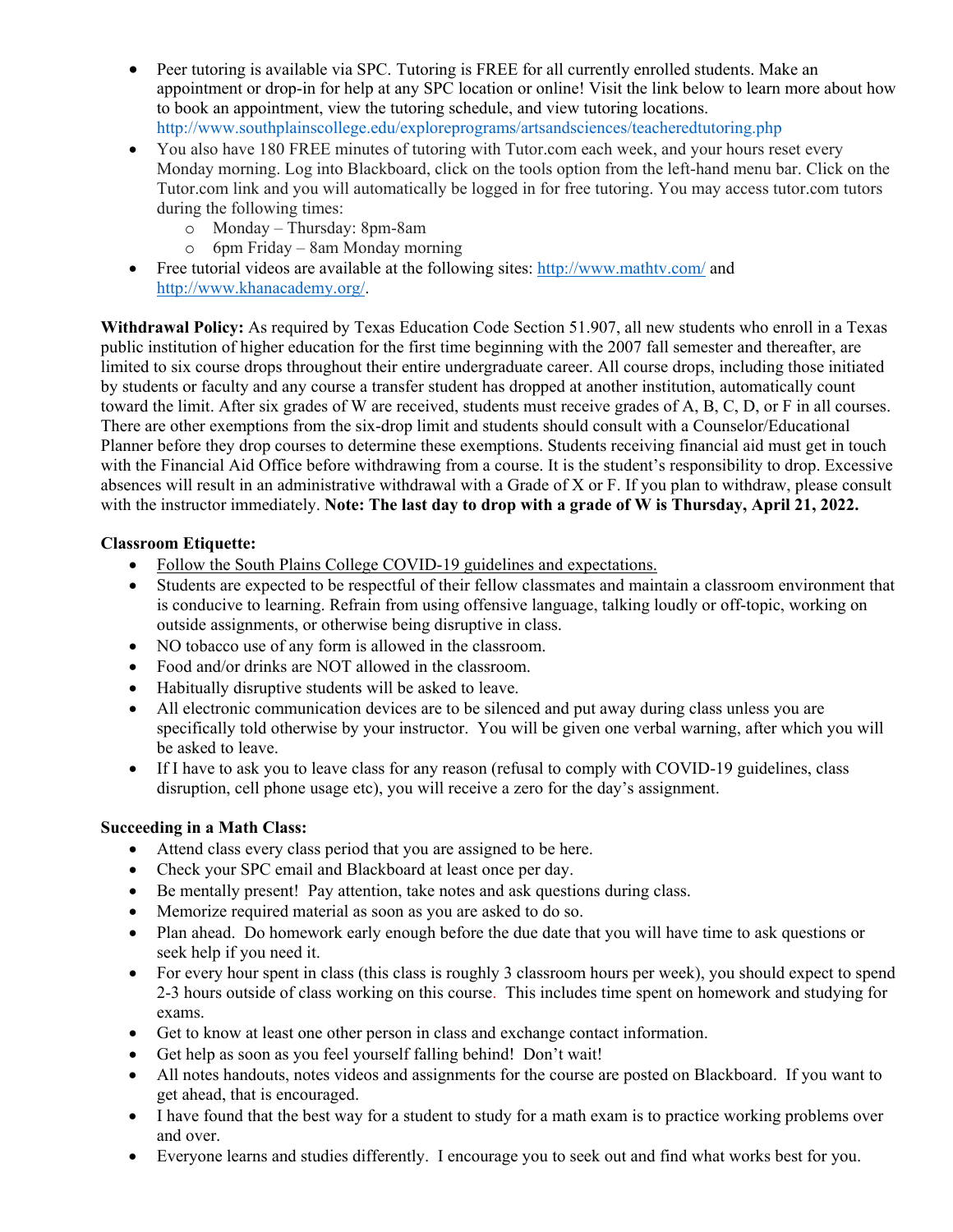### **Spring 2022 Schedule for MATH 1316.002 Tuesday and Thursday from 1:00 p.m. – 2:15 p.m.**

| Week           | Day            | Date                             | Due at                          | <b>Topic for the Day's Class</b>                                                                 | <b>Working on</b>        |
|----------------|----------------|----------------------------------|---------------------------------|--------------------------------------------------------------------------------------------------|--------------------------|
| #              | #              |                                  | <b>Beginning</b><br>of Class    |                                                                                                  | in Class                 |
| $\mathbf{1}$   | $\mathbf{1}$   | $T - Jan$ 18 <sup>th</sup>       |                                 | Course Intro (Syllabus and Blackboard);<br>Arithmetic and Algebra Refresher                      | Section 1.1              |
|                | 2              | $Th - Jan 20th$                  | Syllabus<br>Form;<br>1.1 HW     | Intro to Trigonometry of Right Triangles                                                         | Section 1.2              |
| $\overline{2}$ | $\overline{3}$ | $T - Jan$ $25th$                 | 1.2 HW                          | Angles in Degrees & Radians                                                                      | Section 1.3              |
|                | $\overline{4}$ | $Th - Jan 27th$                  | 1.3 HW                          | <b>Trigonometric Functions</b>                                                                   | Section 1.4              |
| $\overline{3}$ | $\overline{5}$ | $T - Feb 1st$                    | 1.4 HW                          | Cofunctions, DMS, and More<br><b>Trigonometric Functions</b>                                     | Section 1.5              |
|                | 6              | $Th - Feb 3rd$                   | 1.5 HW                          | Arc Length, Area of a Sector, Linear &<br>Angular Velocity                                       | Section 1.6              |
| $\overline{4}$ | $\overline{7}$ | $T - Feb 8th$                    | 1.6 HW                          | Unit 1 Exam Review                                                                               | Unit 1<br>Review         |
|                | 8              | $Th - Feb 10th$                  | Unit 1<br>Review;<br>Notebook 1 | <b>Unit 1 Exam</b>                                                                               | <b>Unit 1 Exam</b>       |
| 5              | 9              | $T - Feb$ 15 <sup>th</sup>       |                                 | Pythagorean Identities & Verifications                                                           | Section 2.1              |
|                | 10             | $Th - Feb 17th$                  |                                 | <b>Identities</b> Lab                                                                            | Section 2.1<br>continued |
| 6              | 11             | $T - \overline{Feb} 22^{nd}$     | 2.1 HW                          | Even/Odd Identities & More<br>Verifications                                                      | Section 2.2              |
|                | 12             | $Th - Feb 24th$                  | 2.2 HW                          | Sum & Difference Identities                                                                      | Section 2.3              |
| $\tau$         | 13             | $T-March 1st$                    | 2.3 HW                          | Double Angle Identities                                                                          | Section 2.4              |
|                | 14             | $Th - March$<br>3 <sup>rd</sup>  | 2.4 HW                          | Half Angle Identities                                                                            | Section 2.5              |
| 8              | 15             | $T-March 8th$                    | 2.5 HW                          | Unit 2 Exam Review                                                                               | Unit 2<br>Review         |
|                | 16             | $Th - March$<br>$10^{\text{th}}$ | Unit 2<br>Review;<br>Notebook 2 | Unit 2 Exam                                                                                      | <b>Unit 2 Exam</b>       |
| 9              | 17             | $T - March$<br>22 <sup>nd</sup>  |                                 | Graphing Sine and Cosine                                                                         | Section 3.1              |
|                | 18             | Th - March<br>$24^{\text{th}}$   | 3.1 HW                          | Graphing Secant, Cosecant, Tangent and<br>Cotangent                                              | Section 3.2              |
| 10             | 19             | $T - March$<br>29 <sup>th</sup>  | 3.2 HW                          | Inverse Trig Functions and Solving Basic<br><b>Trig Equations</b>                                | Section 3.3              |
|                | 20             | Th - March<br>31 <sup>st</sup>   | 3.3 HW                          | : Solving Advanced Trig Equations<br>Involving Compositions, Identities and<br>Quadratic in Type | Section 3.4              |
| 11             | 21             | $T - Apr 5th$                    | 3.4 HW                          | Unit 3 Exam Review                                                                               | Unit 3<br>Review         |
|                | 22             | $Th - Apr 7th$                   | Unit 3<br>Review;<br>Notebook 3 | Unit 3 Exam                                                                                      | Unit 3 Exam              |
| 12             | 23             | $T - Apr \ 12^{th}$              |                                 | Law of Sines                                                                                     | Section 4.1              |
|                | 24             | $Th - Apr 14th$                  | 4.1 HW                          | Law of Cosines                                                                                   | Section 4.2              |
| 13             | 25             | $T - Apr \overline{19^{th}}$     | 4.2 HW                          | Intro to Vectors                                                                                 | Section 4.3              |
|                | 26             | $Th - Apr 21st$                  | 4.3 HW                          | <b>Vector Applications</b>                                                                       | Section 4.4              |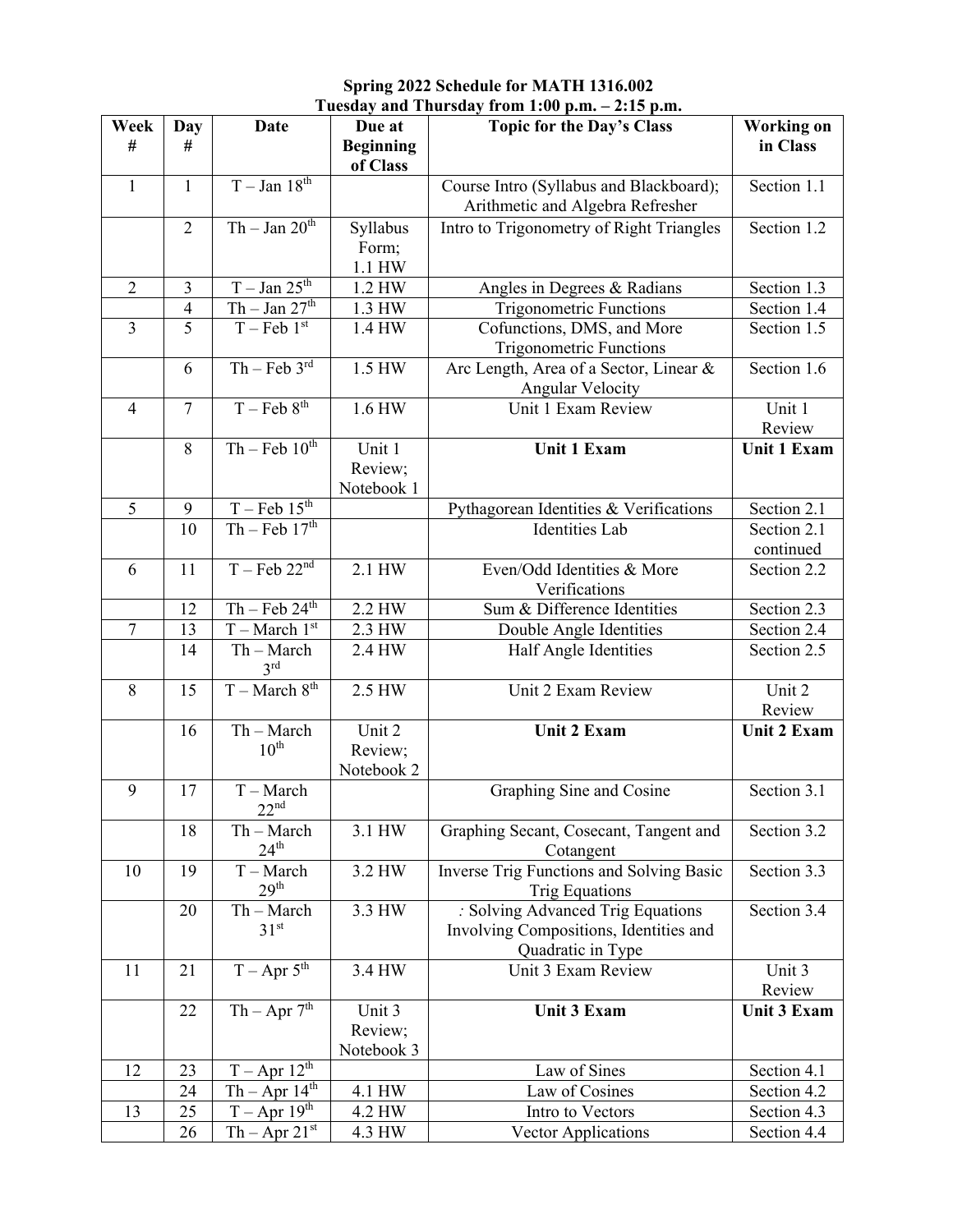| 14 | 27 | $T -$ Apr 26 <sup>th</sup> | 4.4 HW     | Unit 4 Exam Review                        | Unit 4              |
|----|----|----------------------------|------------|-------------------------------------------|---------------------|
|    |    |                            |            |                                           | Review              |
|    | 28 | $Th - Apr 28th$            | Unit 4     | <b>Unit 4 Exam</b>                        | Unit 4 Exam         |
|    |    |                            | Review;    |                                           |                     |
|    |    |                            | Notebook 4 |                                           |                     |
| 15 | 29 | $T - May 3rd$              |            | Review for Comprehensive Final            | <b>Final Review</b> |
|    | 30 | $Th - May 5th$             |            | Review for Comprehensive Final            | <b>Final Review</b> |
| 16 | 31 | $Th - May 12th$            | Final      | Final Exam - The comprehensive final      | <b>Final Exam</b>   |
|    |    |                            | Review     | exam will be from $10:15$ a.m. to $12:15$ |                     |
|    |    |                            |            | p.m. on Thursday, May $12^{th}$ .         |                     |

*Note: This schedule is tentative and may be altered as deemed necessary by the instructor. If there are any changes, they will be announced in class and via a Blackboard announcement.*